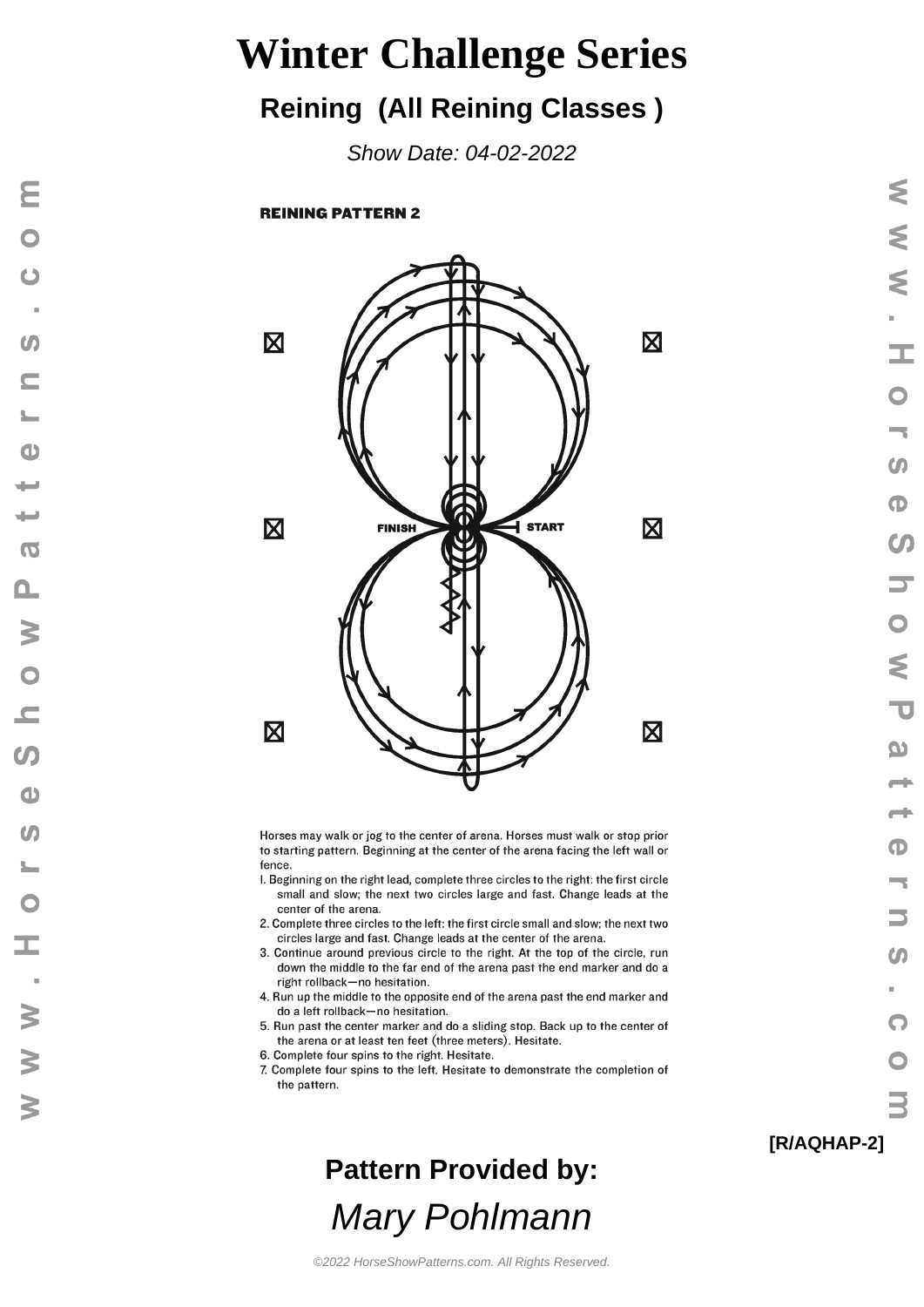#### **Jackpot Showmanship (All ages)**

Show Date: 04-02-2022

 $\boldsymbol{G}$ 

 $\subseteq$ 

 $\bullet$ 

پ

₩

 $\overline{0}$ 

 $\Omega$ 

 $\geq$ 

 $\begin{array}{c} 0 \\ 0 \end{array}$ 

 $\boldsymbol{\omega}$ 

 $\bullet$ 

 $\omega$ 

 $\frac{1}{2}$ 

 $\overline{C}$ 

Ì,

 $\geq$ 

 $\geq$ 



**Pattern Provided by:**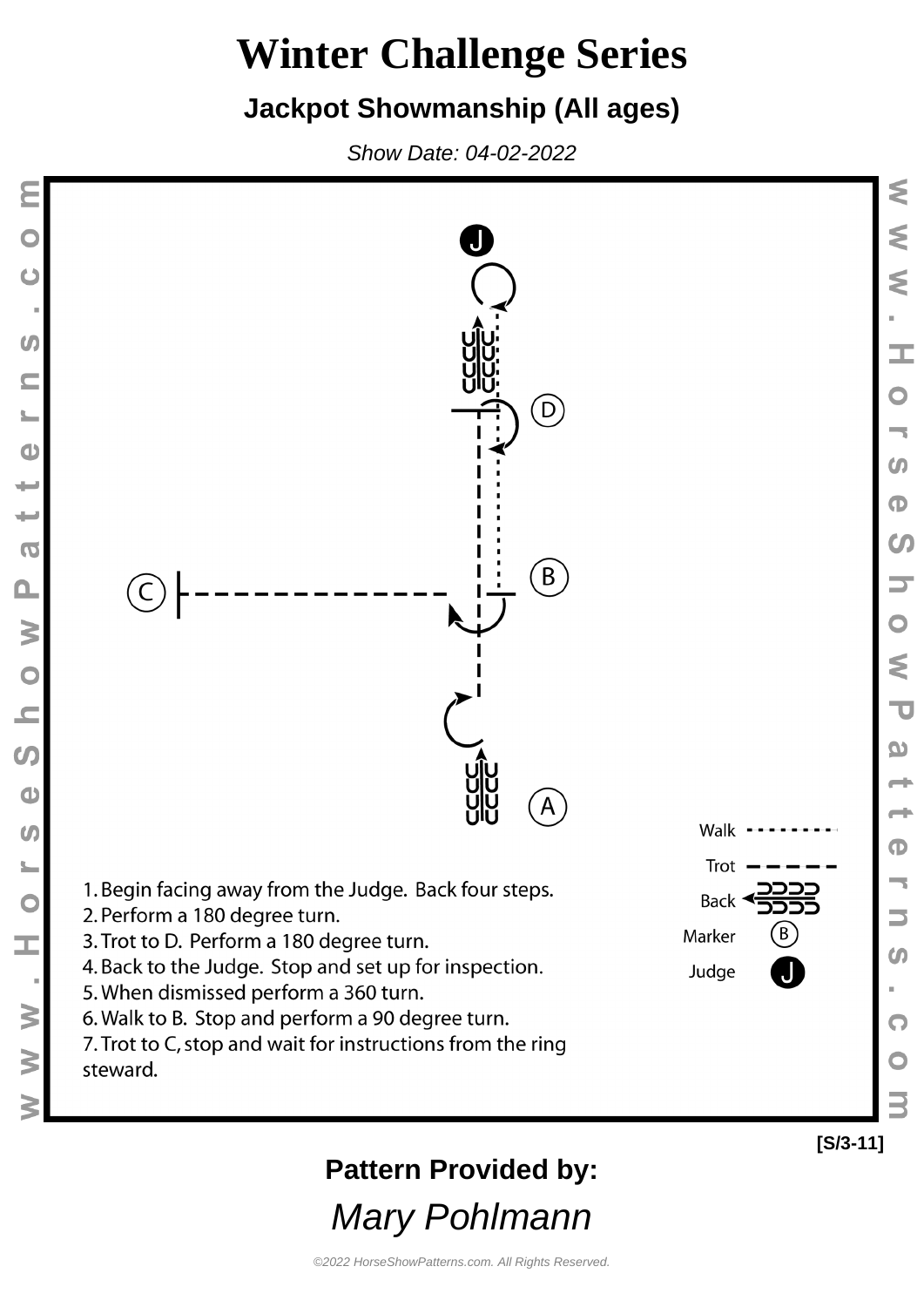### **STARS Showmanship (12 & Under)**

Show Date: 04-02-2022



©2022 HorseShowPatterns.com. All Rights Reserved.

Mary Pohlmann

**[S/WT-7]**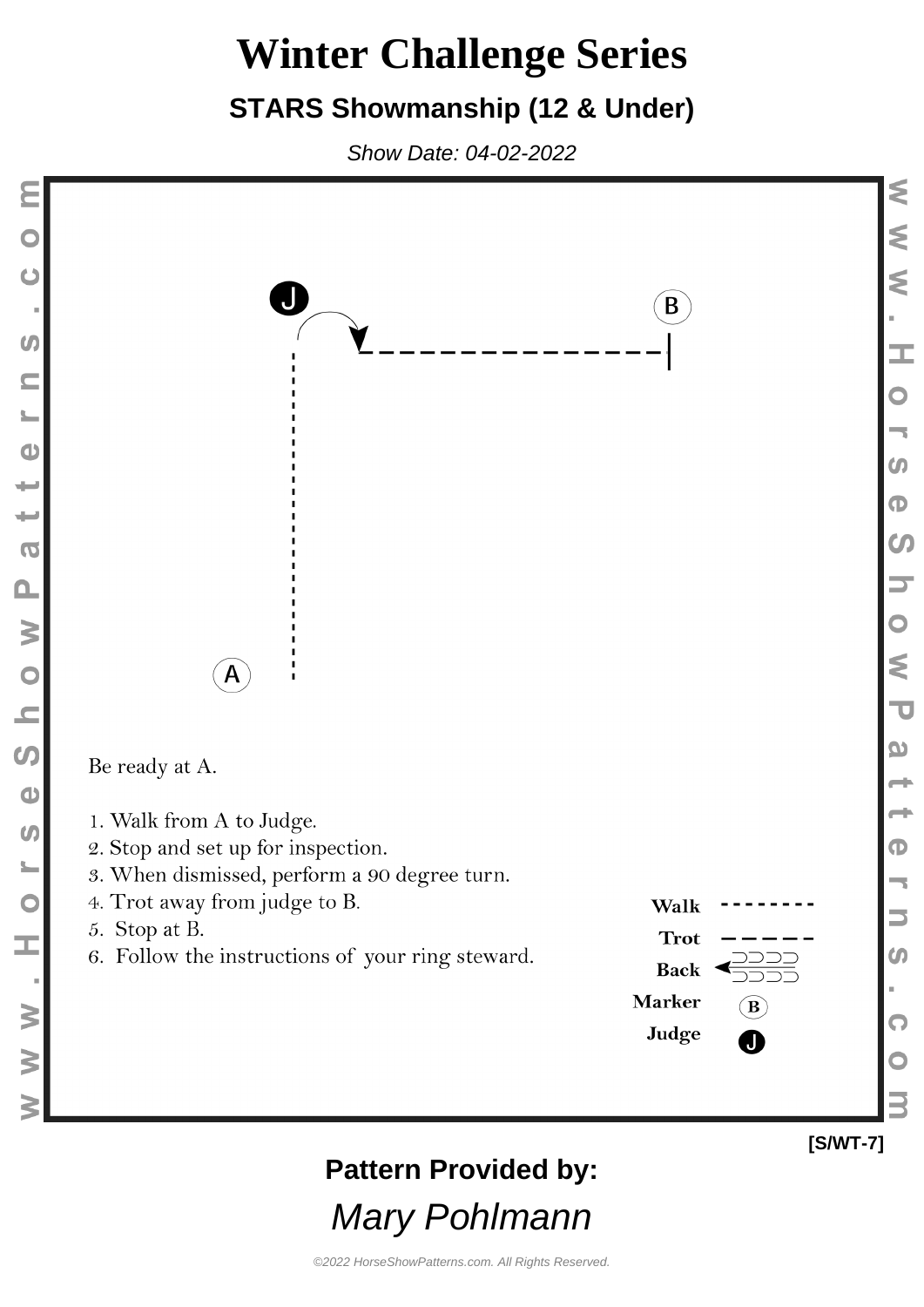### **Ranch Riding (All Ranch Classes)**

Show Date: 04-02-2022



 $\Omega$ 

C

### **Pattern Provided by:**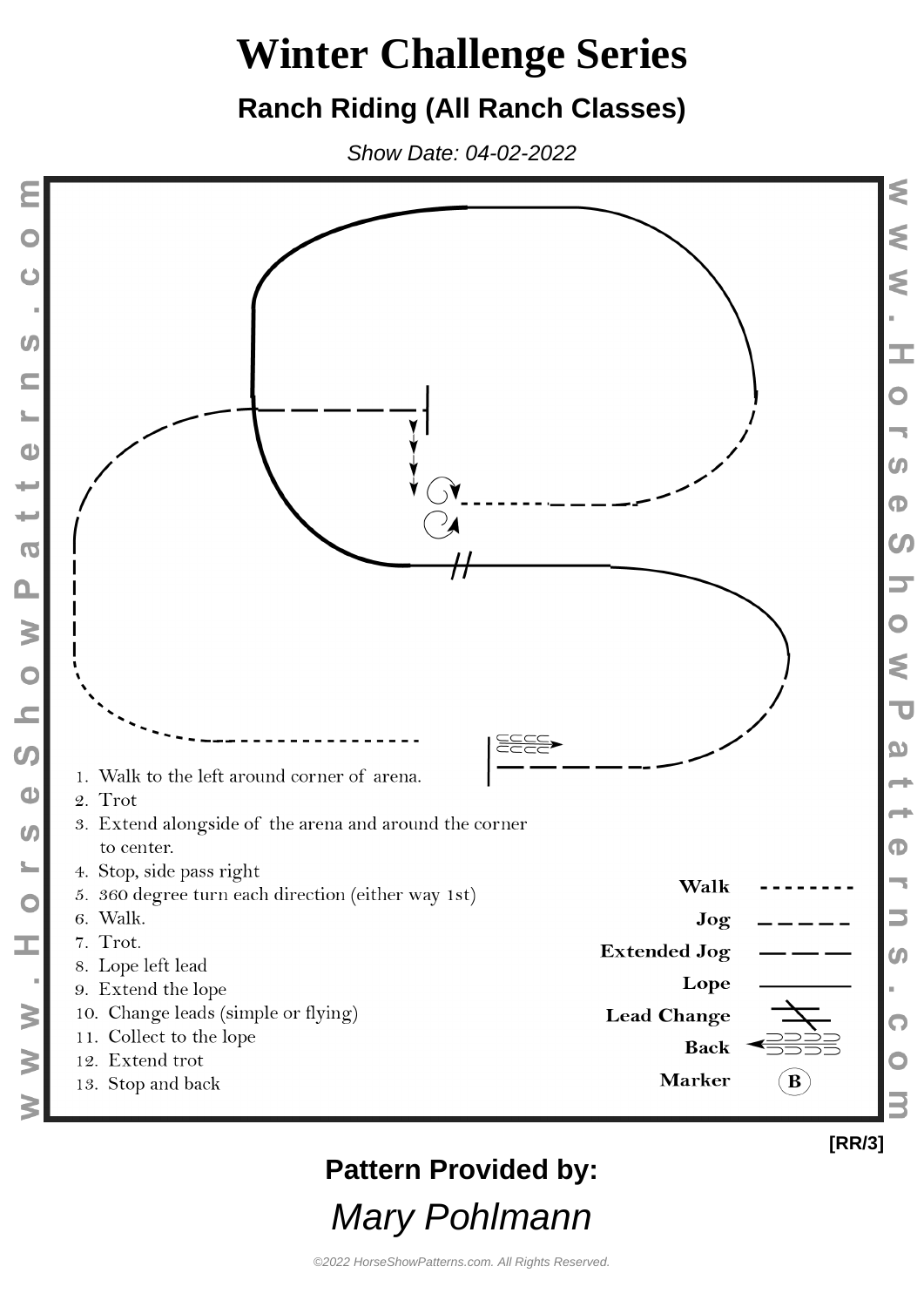#### **STARS Horsemanship (12 & Under)**

Show Date: 04-02-2022



### **Pattern Provided by:**

Mary Pohlmann

**[WH/WT-2]**

 $\overline{\mathbf{U}}$ 

٦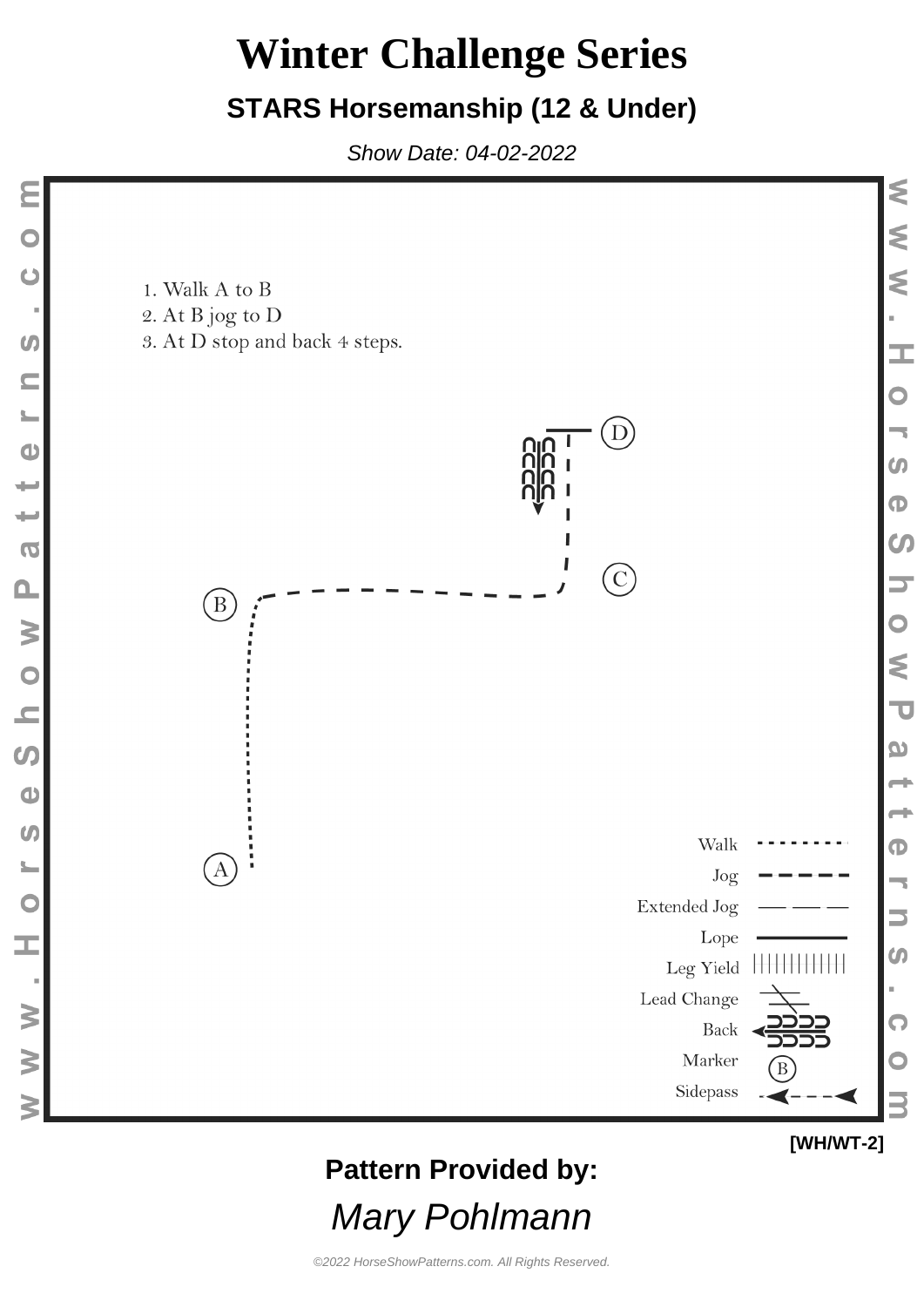#### **Youth Horsemanship (18 & Under)**

Show Date: 04-02-2022



©2022 HorseShowPatterns.com. All Rights Reserved.

Mary Pohlmann

**[WH/1-24]**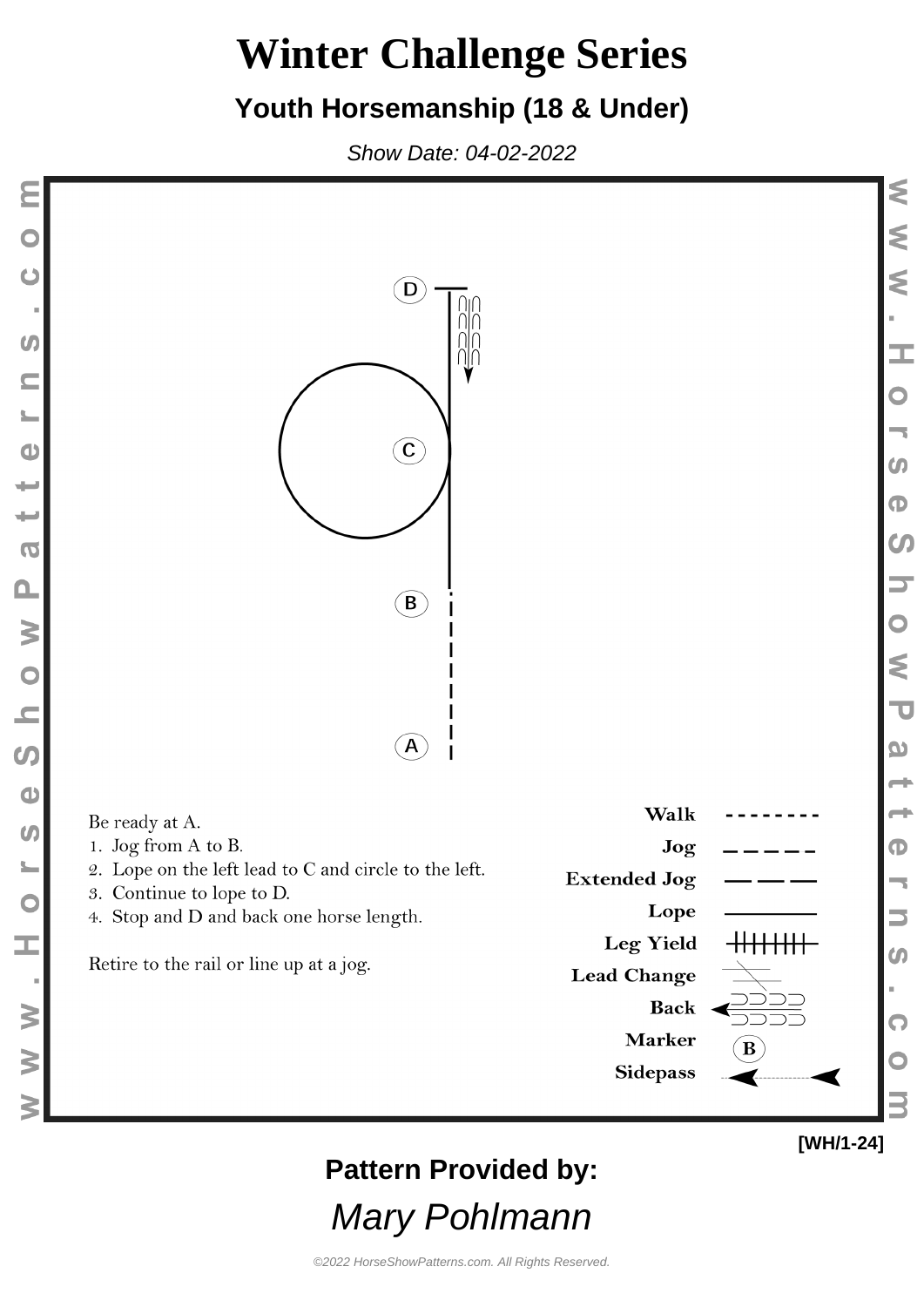#### **Jackpot Horsemanship (All ages)**

Show Date: 04-02-2022



### **Pattern Provided by:**

Mary Pohlmann

K

⋚

⋚

зg

 $\mathbf{\mathsf{O}}$ 

 $\boldsymbol{\omega}$ 

 $\mathbf \Phi$ 

 $\boldsymbol{\omega}$ 

⋚

 $\overline{\mathbf{U}}$ 

 $\boldsymbol{\omega}$ 

 $\mathbf \Phi$ 

 $\boldsymbol{\omega}$ 

Q

©2022 HorseShowPatterns.com. All Rights Reserved.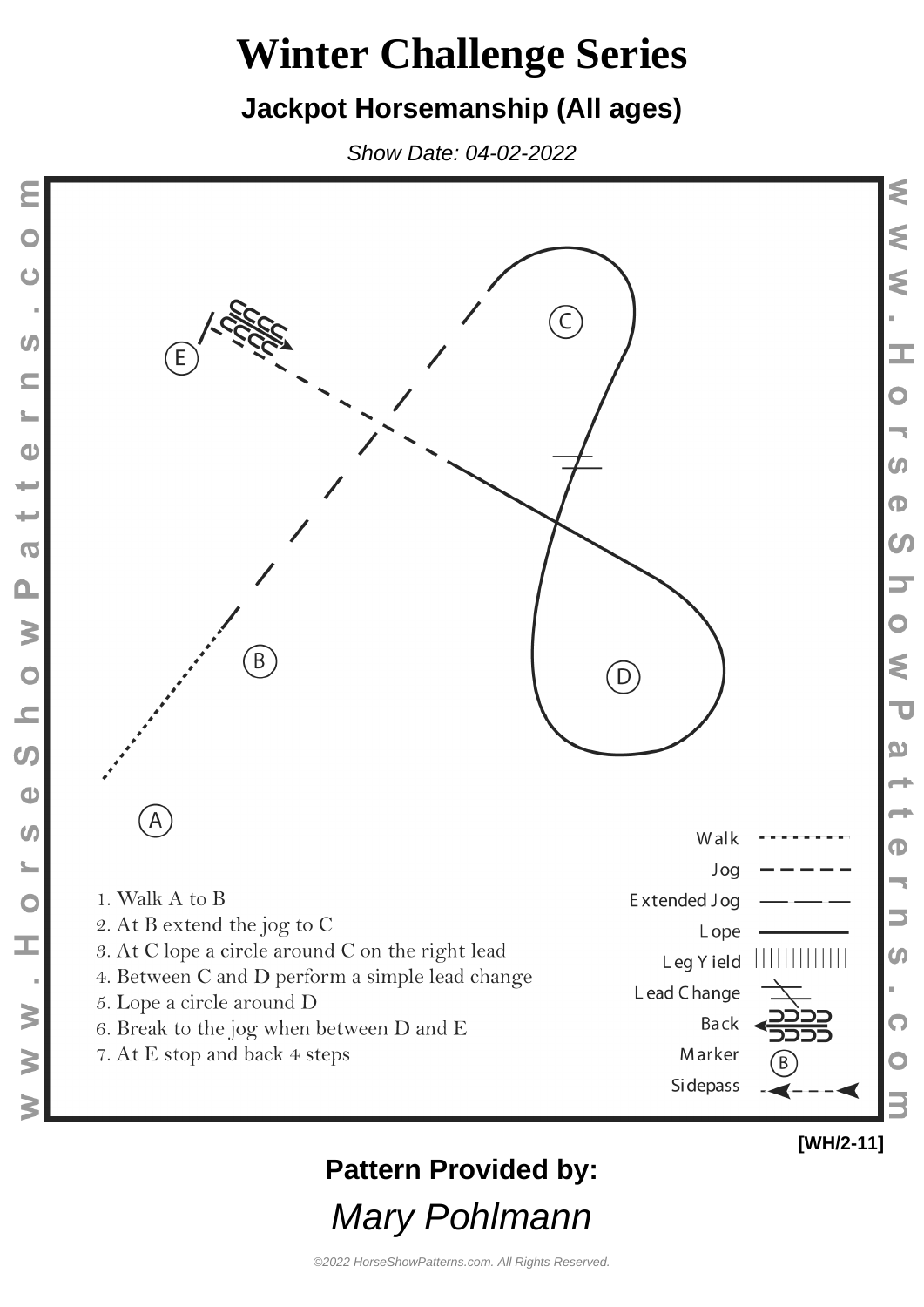#### **Adult Horsemanship (19 & Over)**

Show Date: 04-02-2022

Ċ

 $\boldsymbol{G}$ 

 $\bullet$ 

پ

₩

 $\overline{O}$ 

 $\Omega$ 

W O N

 $\boldsymbol{\omega}$ 

 $\bullet$ 

 $\omega$ 

 $\frac{1}{2}$ 

 $\overline{\mathbf{C}}$ 

Œ,

 $\geq$ 

 $\geq$ 



**Pattern Provided by:**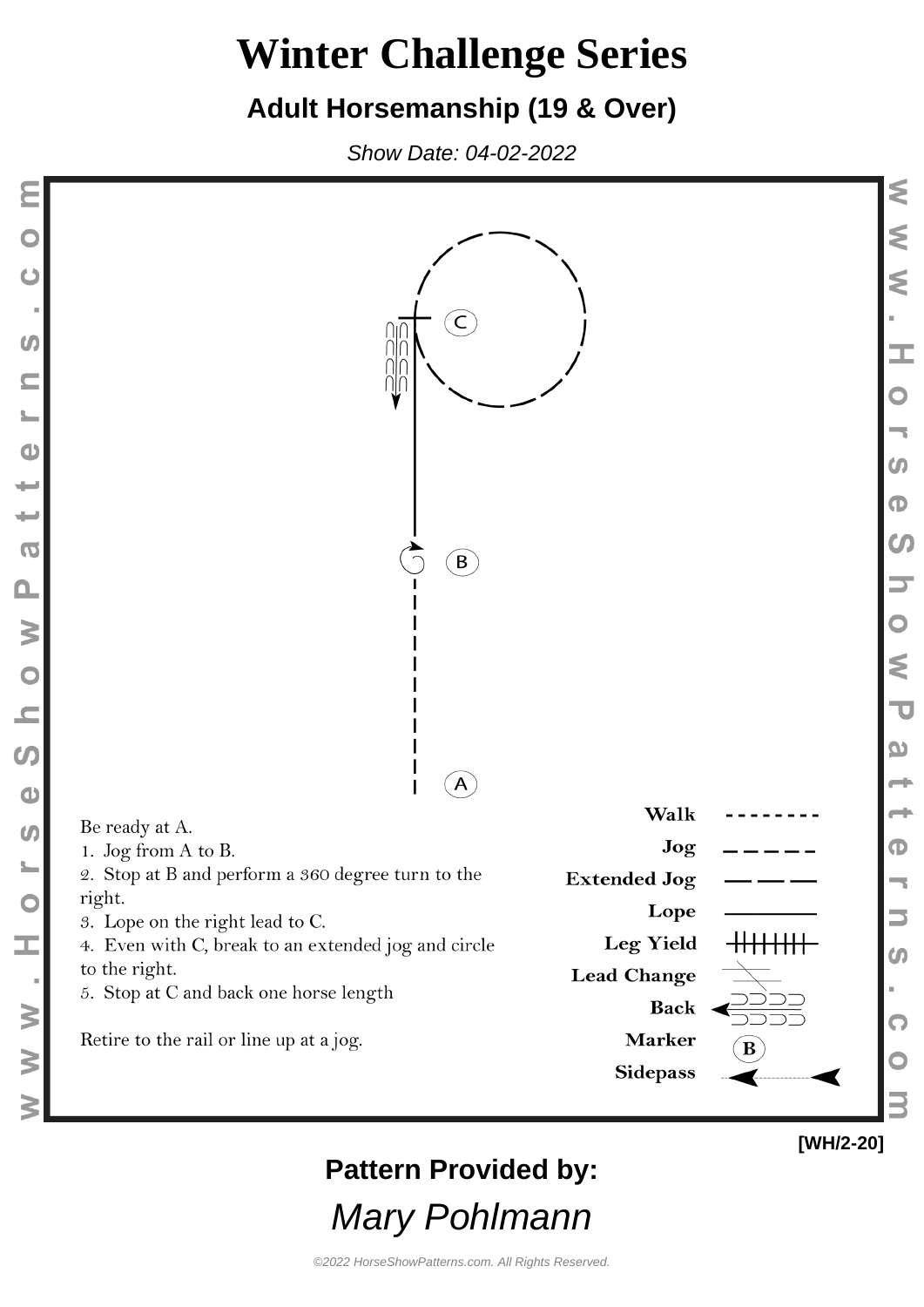### **Adult Equitation (19 & Over)**

Show Date: 04-02-2022





5. Halt at A and back approximately one horse length.

Exit at a sitting trot.

to D.



**Pattern Provided by:**

Mary Pohlmann

⋚

Ś

₹

I.

m

 $\mathbf \Phi$ 

**CO** 

₹

 $\overline{\mathbf{u}}$ 

യ

Ф

 $\boldsymbol{\omega}$ 

Q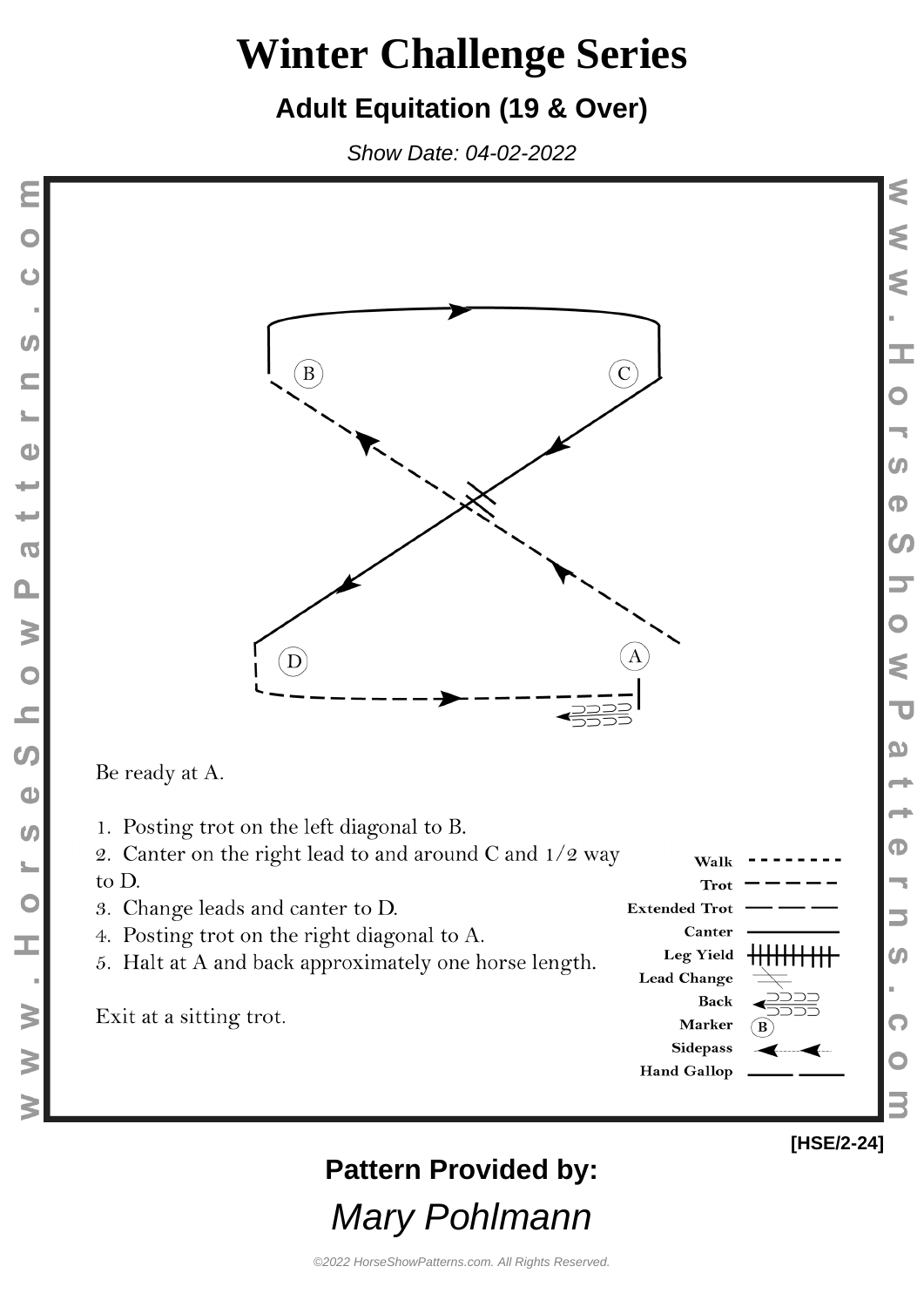### **Youth Equitation (18 & Under)**

Show Date: 04-02-2022



**Pattern Provided by:**

Mary Pohlmann

⋚

⋚

Ś

I.

**CO** 

⋚

 $\overline{\mathbf{u}}$ 

യ

Ф

Q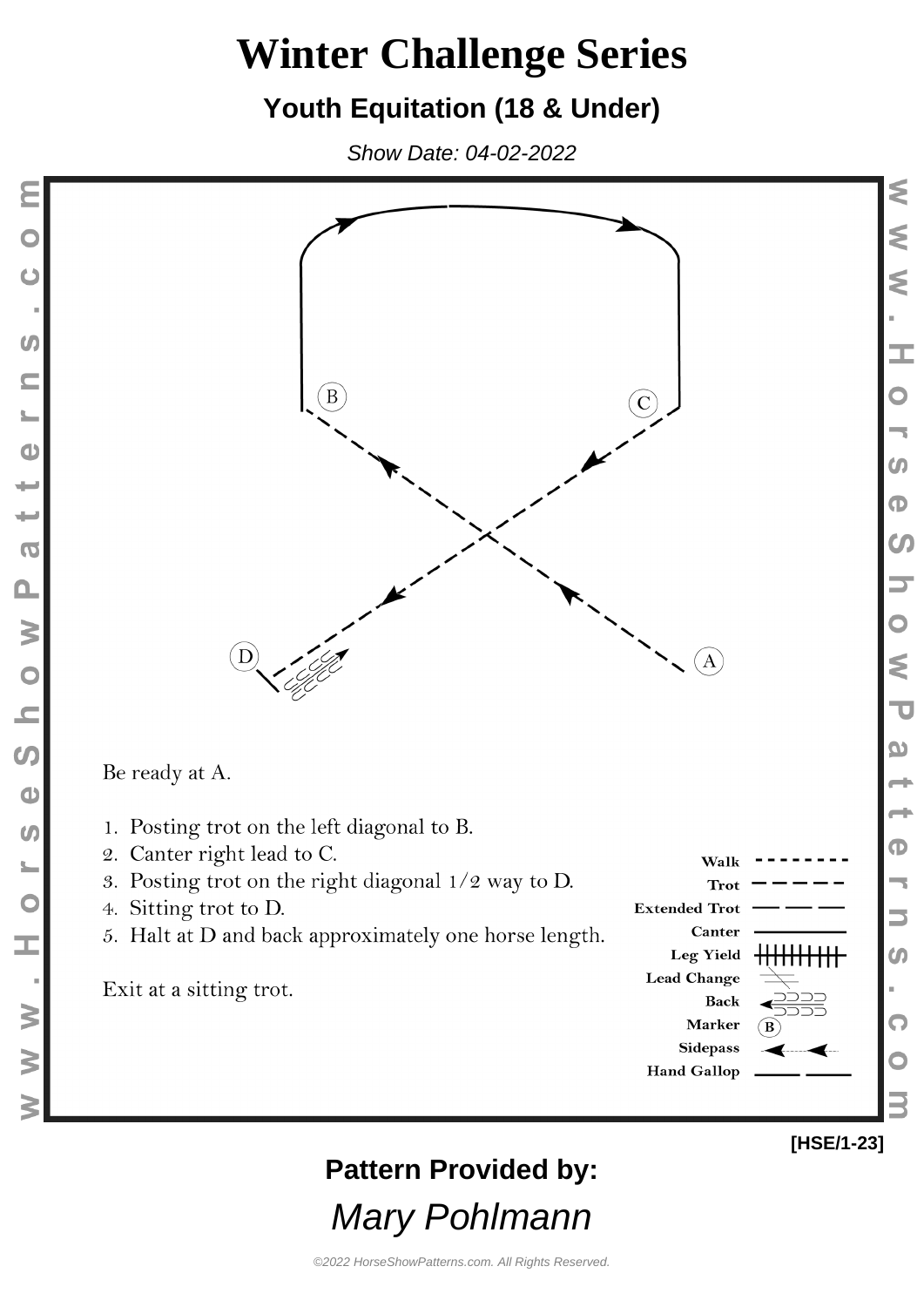#### **Showmanship (19 & Over)**

Show Date: 04-02-2022

 $\mathbb{C}$ 

 $\boldsymbol{U}$ 

 $\bullet$ 

 $\overline{\phantom{a}}$ 

₩

 $\overline{\mathbf{C}}$ 

 $\mathbf{\Omega}$ 

N O N

 $\boldsymbol{\omega}$ 

 $\bullet$ 

 $\omega$ 

 $\blacktriangleright$ 

 $\overline{C}$ 

I,

 $\geq$ 

 $\geq$ 



### **Pattern Provided by:**